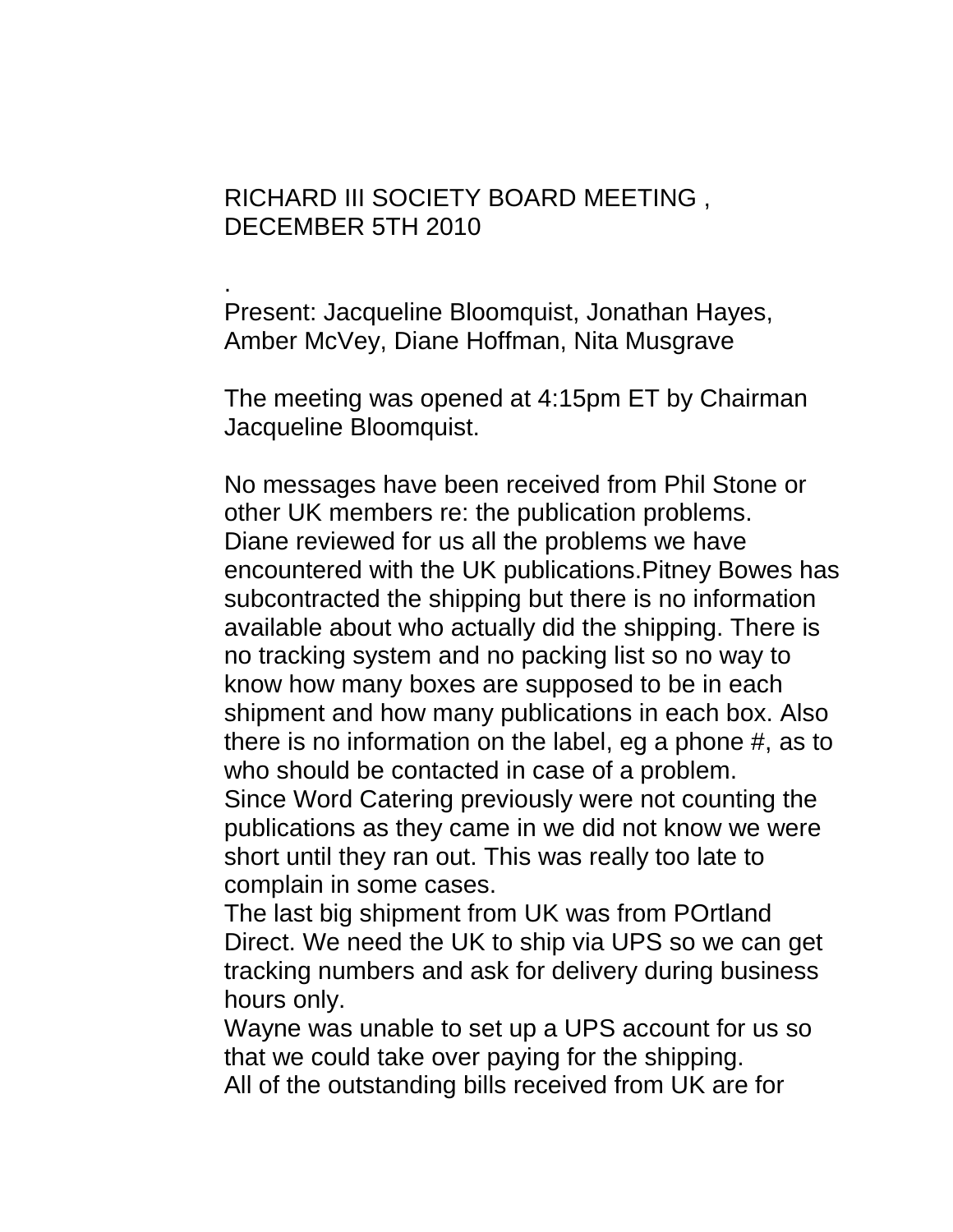shipping and not for publications. There was some mention of a "basic charge" Diane will e-mail UK again, however, they are not replying to her e-mails asking why publications and shipping are not on the same bill. Jonathan had suggested to Richard Van Allen that the printer be asked to use sturdier boxes.

Jacqueline asked Diane to write an e-mail detailing complaints and problems and stating that no payments will be made until bills are received detailing publications and shipping. Diane will first send the e-mail to the board for comments and then send it to Phil Stone and Diana Lee.

Diane has been unable to find out who actually prepares the invoices.

Amber will be requesting Robbie to send to her all extra copies. Robert's new address is: 926, Foucher St. New Orleans, LA 70115

No word yet from Susan on when the next issue of the Register will be ready.

Diane brought up the question of non-profit mailing rates and whether or not we are eligible to use them. Jacqueline volunteered to ask at the post office and the UPS office and will report to Diane.

She will take copies of publications with her to show them.

Following questions about the locations of the 2012 AGM it was reported that the Canadian Branch is considering holding a Joint AGM in Toronto. We will wait to hear from them.

The next meeting will be held on January 30th at 4pm